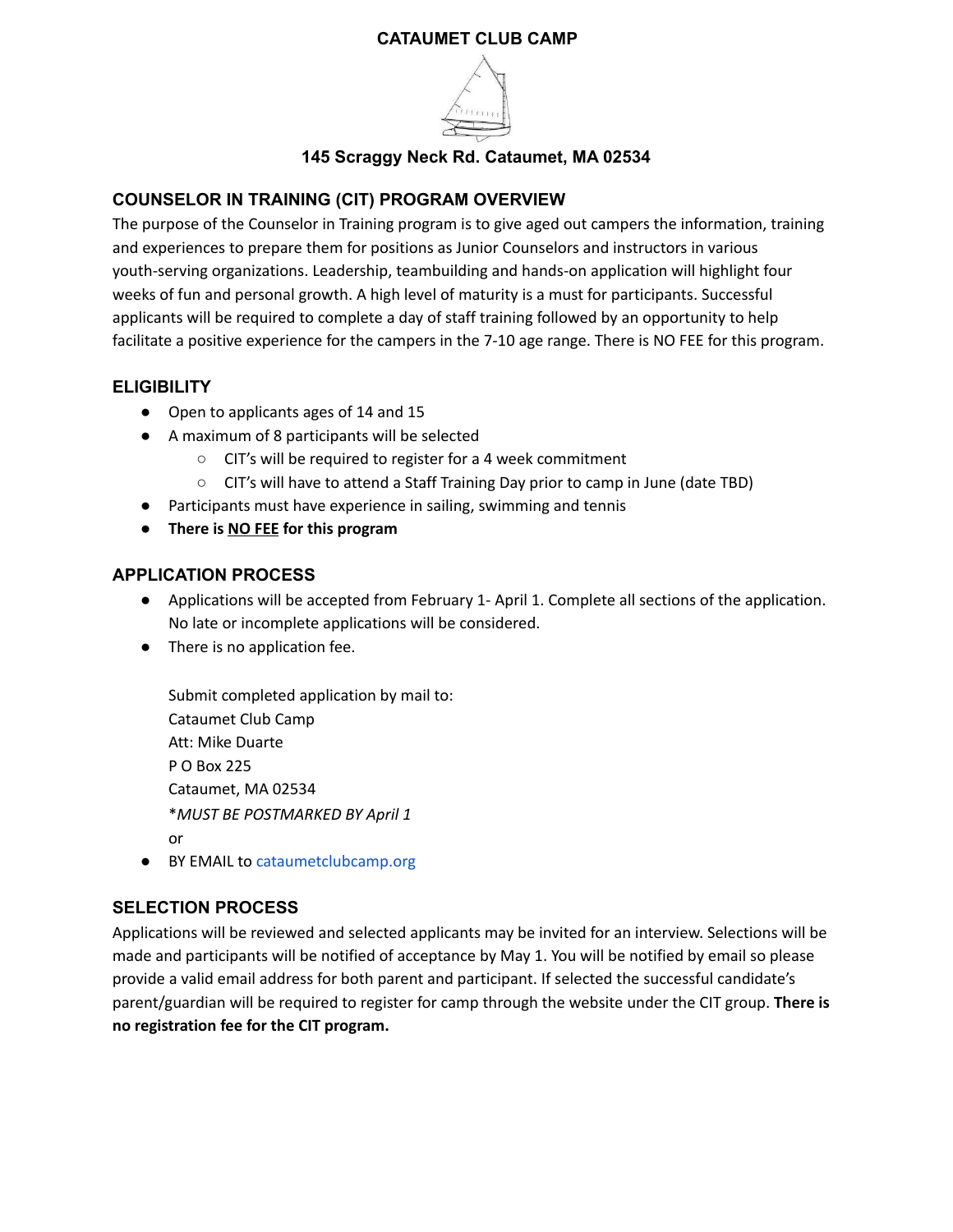| <b>COUNSELOR IN TRAINING</b><br><b>APPLICANT INFORMATION</b><br>PERSONAL INFORMATION |             |                                     |             |  |  |
|--------------------------------------------------------------------------------------|-------------|-------------------------------------|-------------|--|--|
| <b>Full Name: First Middle Last</b>                                                  |             |                                     |             |  |  |
| <b>Home Address:</b>                                                                 |             |                                     |             |  |  |
| City, State, Zip:                                                                    |             |                                     |             |  |  |
| <b>Home Phone:</b>                                                                   |             | <b>Cell Phone:</b>                  |             |  |  |
| <b>Current Age:</b>                                                                  |             | <b>Date of Birth:</b>               |             |  |  |
| <b>Email Address:</b>                                                                |             |                                     |             |  |  |
| Name(s) of Parent(s)/Guardian(s):                                                    |             |                                     |             |  |  |
| Address(es) of Parent(s)/Guardian(s):                                                |             |                                     |             |  |  |
| Parent(s)/Guardian(s) Phone Number(s):                                               |             |                                     |             |  |  |
| Home                                                                                 | <b>Work</b> |                                     | <b>Cell</b> |  |  |
| Parent(s)/Guardian(s) Email Address(es):<br>1)<br>2)                                 |             |                                     |             |  |  |
| <b>EDUCATION</b>                                                                     |             |                                     |             |  |  |
| <b>Name of School (Current):</b>                                                     |             | <b>Expected Year of Graduation:</b> |             |  |  |
|                                                                                      |             |                                     |             |  |  |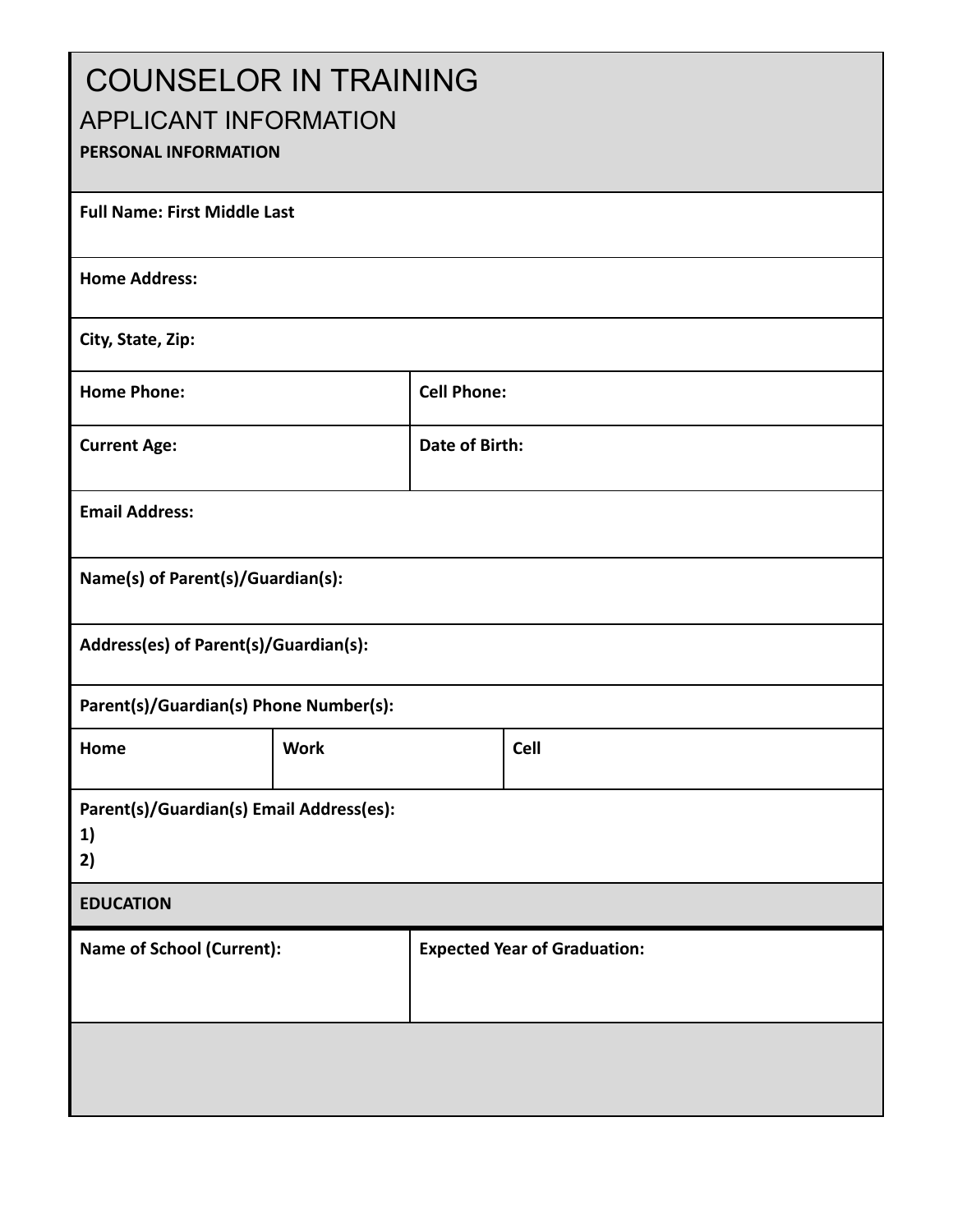| WORK/VOLUNTEER/EXTRACURRICULAR ACTIVITIES TEAMS AND EXPERIENCE (if any)                             |                      |                                          |                                                   |  |  |
|-----------------------------------------------------------------------------------------------------|----------------------|------------------------------------------|---------------------------------------------------|--|--|
| List your previous work, volunteer, and/or extra-curricular experience. Start with the most recent. |                      |                                          |                                                   |  |  |
| <b>Employer/Organization</b><br><b>Name</b>                                                         | <b>Position/Role</b> | <b>Dates of Activities</b><br>Month/Year | <b>Contact Info, Supervisor Address and Phone</b> |  |  |
|                                                                                                     |                      |                                          |                                                   |  |  |
|                                                                                                     |                      |                                          |                                                   |  |  |
|                                                                                                     |                      |                                          |                                                   |  |  |
|                                                                                                     |                      |                                          |                                                   |  |  |

# **SHORT ANSWER QUESTIONS**

Answer each of the questions below in 50 words or less.

Please be thorough with your responses. You may attach additional pages if necessary.

**Tell us about any experience you feel has prepared you to be a Counselor-In-Training and why?**

**Describe a personal strength and a weakness and how each relates to the CIT position.**